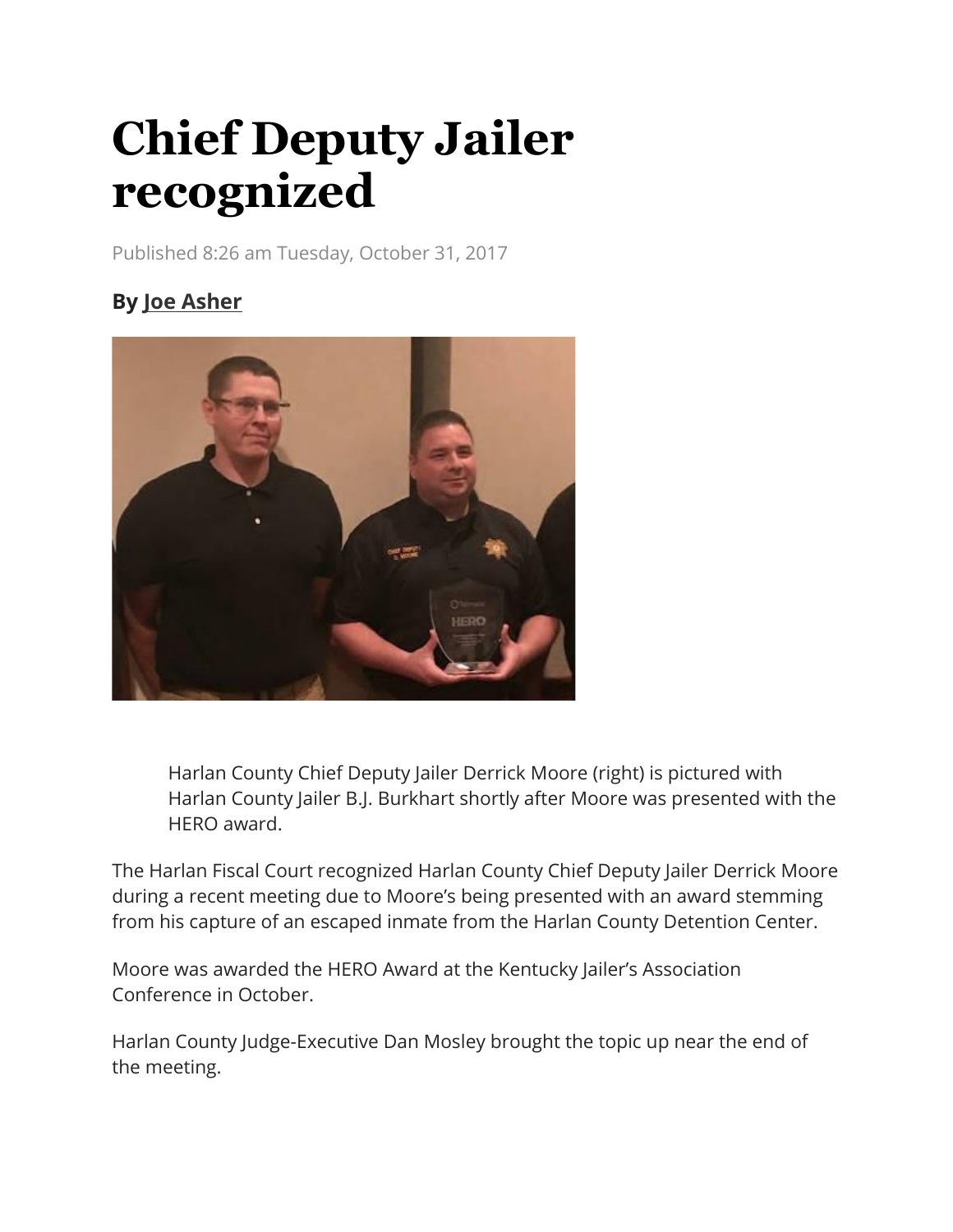"I'd like to recognize Derrick Moore, who received a very prestigious award at the Jailer's Conference earlier this month," Mosley said. "There had been an inmate escape, and Derrick was able to retrieve that inmate without having to use weapons or any type of force. He was able to negotiate with him and return him back to the jail."

According to a press release, the HERO award is sponsored by Telmate and awarded to a corrections officer who goes above and beyond the call of duty and personifies a standard of excellence and professionalism in the face of great adversity. The crystal plaque was presented to Moore on Oct. 10 by Telmate representative Chuck Gevedon, with Harlan County Jailer B.J. Burkhart and Captain Ronnie Bennett present, in an audience of jailers and deputy jailers from across state.

The award stems from an incident occurring on Sept. 6 when Grover Botkin, 53, was placed back into custody by Moore after having walked off a work release detail earlier in the day.

"What some don't know is that The HERO award is nationwide, and truly something to be recognized," Burkhart said. "I am so proud of Derrick and everything he stands for, not just as a deputy, but as a person. He has a deep moral conscience and that's the kind of person I like to have working alongside me during tough times. Running a jail is a great responsibility and we are faced with great adversity almost on a daily basis. Anyone who faces great responsibility knows how important it is to have people around you that you can truly trust to do the right thing and who trust in you the same. Derrick and I have that kind of trust."

Moore said he was not happy when Botkin walked off work release.

"I want to be completely honest," Moore said. "When inmate Botkin walked off work release that day I was very angry. There were no signs, no reasoning that made sense. I stayed at work longer than usual because I didn't want to go home mad. I had a moment of aggravation where I thought, Lord, maybe I should just find another job, one that doesn't come with so much 24-hour stress."